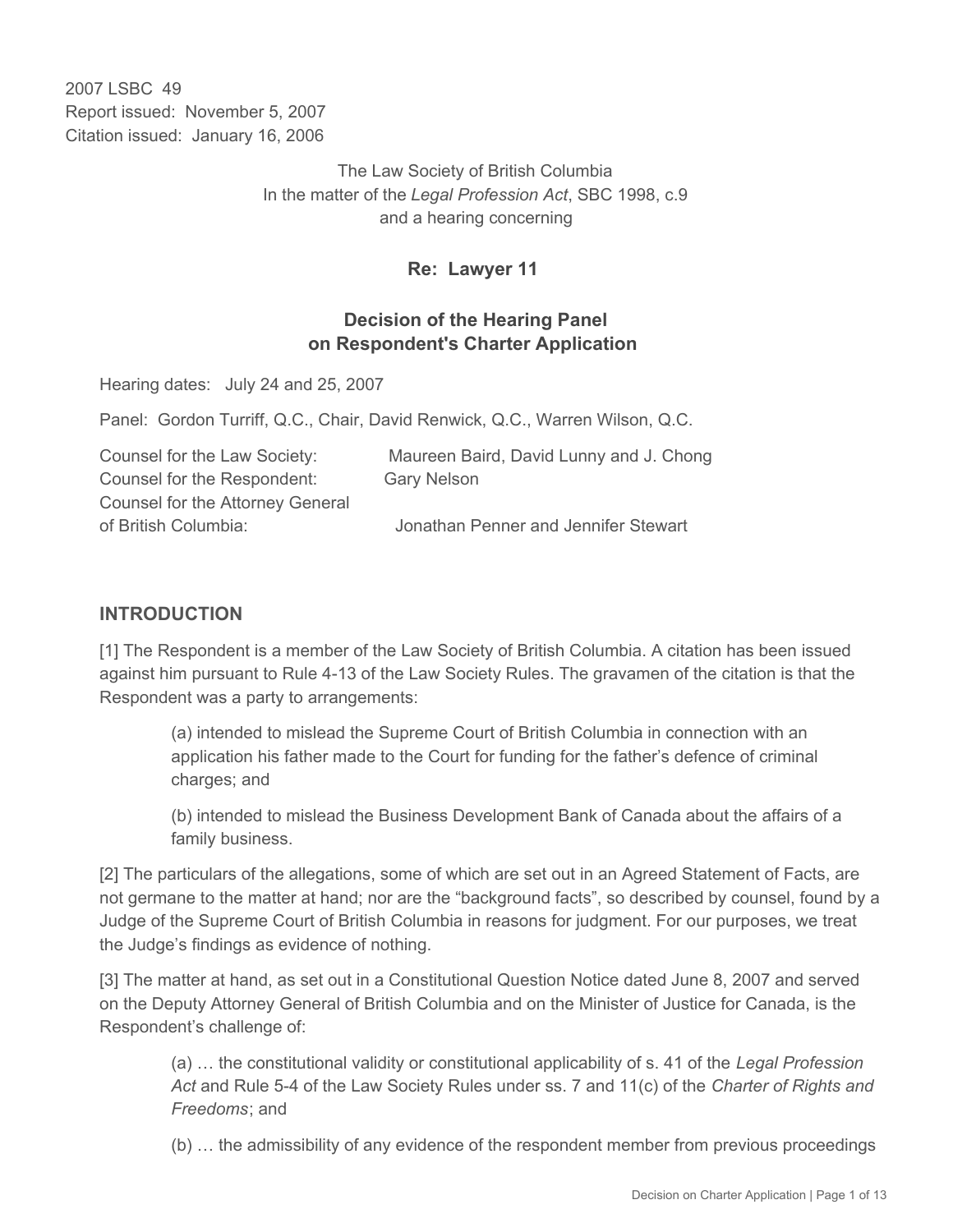under s. 7 and s. 13 of the *Charter of Rights and Freedoms*.

[4] The Respondent invokes the *Charter* in answer to the announced intention of the Law Society of:

1. calling the Respondent as a witness on the hearing of the citation; and

2. seeking to adduce as evidence on the hearing of the citation affidavits sworn by the Respondent in support of his father's Court application.

[5] Section 41 of the *Legal Profession Act*, S.B.C. 1998, c. 9 provides:

41(1) The benchers may make rules providing for any of the following:

(a) the appointment and composition of panels;

(b) the practice and procedure for proceedings before panels.

(2) A panel may order an applicant or respondent, or a shareholder, director, officer or employee of a respondent law corporation, to do either or both of the following:

(a) give evidence under oath or by affirmation;

(b) at any time before or during a hearing, produce all files and records that are in the possession of that person and that may be relevant to a matter under consideration.

[6] Rule 5-4 of the Law Society Rules provides that:

5-4 A panel may

(a) compel the applicant or respondent to give evidence under oath, and

(b) at any time before or during a hearing, order the applicant or respondent to produce all files and records that in the applicant's or respondent's possession or control that may be relevant to the matters raised in the citation.

[7] Rule 5-5 of the Law Society Rules, a rule about procedure, provides that:

5-5(6) The hearing panel may accept any of the following as evidence:

…

(c) any other evidence it considers appropriate.

[8] The Respondent asks us to decide that the quoted provisions are constitutionally invalid or inapplicable and of no force or effect by reason of section 52(1) of the *Constitution Act*, 1982, R.S.C. 1985, App. II, No. 44, Sched. B to the *Canada Act* 1982 (U.K.), 1982, c. 11. With specific reference to Law Society Rule 5-5(6), the Respondent's position is that the discretion given to admit appropriate evidence must be "informed and confined" by the *Charter*.

# **JURISDICTION**

[9] The Minister of Justice for Canada did not appear on the hearing of the Respondent's application. The Law Society, the Respondent and the Attorney General of British Columbia all agreed that we have jurisdiction to decide the question of the constitutional validity of the provisions, which it is agreed would, but for any constitutional impediment, allow the Law Society to do the things to which the Respondent objects. But of course consent cannot confer jurisdiction. We have therefore satisfied ourselves, following our consideration of *Martin v. Nova Scotia (Workers' Compensation Board*),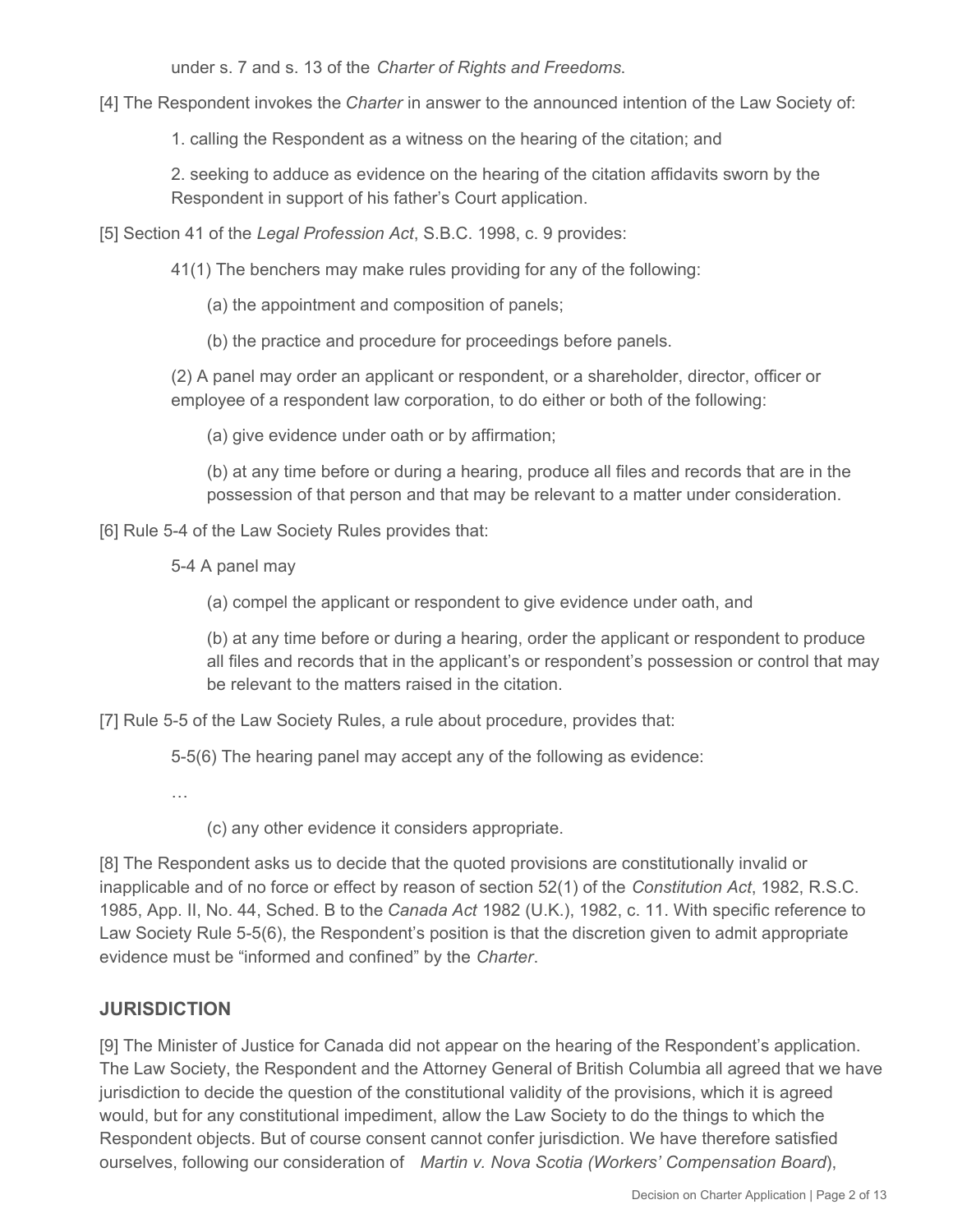[2003] 2 S.C.R. 504, that our jurisdiction to answer questions of law, including the constitutional questions the Respondent has raised, is implied, having regard to the public interest object and the disciplinary provisions of the *Legal Profession Act* and to the *Act* as a whole. As lawyers, we have the capacity to answer the questions. Without the authority to answer them, we do not see how we could effectively fulfill our adjudicative mandate.

## **THE CHARTER PROVISIONS**

[10] The Respondent relies on sections 11(c), 13 and 7 of the *Charter*, which provide as follows:

- 11. Any person charged with an offence has the right
	- …

(c) not to be compelled to be a witness in proceedings against that person in respect of the offence; …

13. A witness who testifies in any proceedings has the right not to have any incriminating evidence so given used to incriminate that witness in any other proceedings, except in a prosecution for perjury or for the giving of contradictory evidence.

7. Everyone has the right to life, liberty and security of the person and the right not to be deprived thereof except in accordance with the principles of fundamental justice.

### **SECTIONS 11 AND 13**

[11] Counsel for the Respondent conceded that neither section 11 nor section 13 of the *Charter* is applicable to disciplinary proceedings under the *Legal Profession Act* if those proceedings do not involve the imposition of "true penal consequences".

[12] The phrase "true penal consequences" was used by the Supreme Court of Canada in *R. v. Wigglesworth*, [1987] 2 S.C.R. 541, a judgment that all counsel agree must be our starting point. Wigglesworth concerned a Royal Canadian Mounted Police constable who had assaulted a person he had been interviewing and who had been disciplined for the assault and fined by an RCMP service tribunal. He had also been charged criminally with common assault. The officer argued successfully in the criminal proceeding in the Provincial trial court that section 11(h) of the *Charter* prevented his being convicted twice for the same offence. After appeals, first successfully by the Crown and then unsuccessfully by the officer, the Supreme Court of Canada decided that the proceedings before the service tribunal were not "by nature" proceedings that attracted section 11 but that those proceedings did involve the imposition of "true penal consequences" (para. 24) because the tribunal had had the power to imprison the officer for a year, even though, in fact, he was only fined \$300. In the course of articulating what were described as the "by nature" and "true penal consequences" tests, the Court said that section 11 was applicable to matters "… of a public nature, intended to promote public order and welfare within a public sphere of activity" and that section 11 was not applicable to "… private, domestic or disciplinary matters which are regulatory, protective or corrective and which are primarily intended to maintain discipline, professional integrity and professional standards or to regulate conduct within a limited private sphere of activity" (para. 23).

[13] Counsel for the Respondent conceded that the *Legal Profession Act* disciplinary proceedings are "by nature" not proceedings which attract section 11 but argued that the section applied nonetheless because the proceedings, even though private by nature, involve the imposition of true penal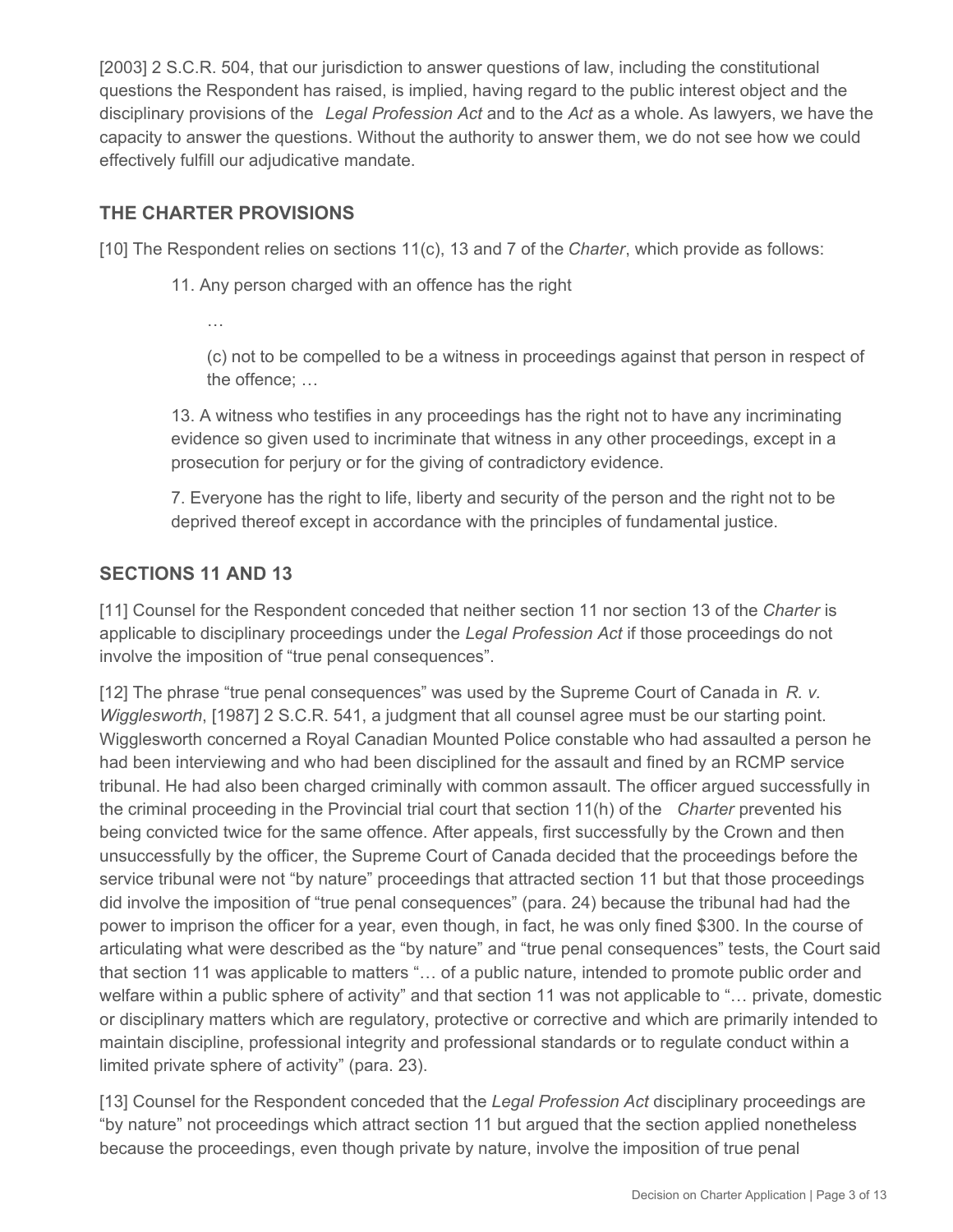consequences. In *Wigglesworth*, the Court said that "… a true penal consequence which would attract the application of section 11 is imprisonment or a fine which by its magnitude would appear to be imposed for the purpose of redressing [a] wrong done to society at large rather than to [sic] the maintenance of internal discipline within the limited sphere of activity" (para. 24).

[14] Section 38 of the *Legal Profession Act* prescribes what a panel may do when it has determined that a member has committed professional misconduct:

38(5) If an adverse determination against a respondent, other than an articled student, under subsection (4), the panel must do one or more of the following:

(a) reprimand the respondent;

(b) fine the respondent an amount not exceeding \$20,000;

(c) impose conditions on the respondent's practice;

(d) suspend the respondent from the practice of law or from practice in one or more fields of law

(i) for a specified period of time,

(ii) until the respondent complies with a requirement under paragraph (f),

(iii) from a specific date until the respondent complies with a requirement under paragraph (f), or

(iv) for a specific minimum period of time and until the respondent complies with a requirement under paragraph (f);

- (e) disbar the respondent;
- (f) require the respondent to do one or more of the following:

(i) complete a remedial program to the satisfaction of the practice standards committee;

(ii) appear before a board of examiners appointed by the panel or by the practice standards committee and satisfy the board that the respondent is competent to practise law or to practise in one or more fields of law;

(iii) appear before a board of examiners appointed by the panel or by the practice standards committee and satisfy the board that the respondent's competence to practise law is not adversely affected by a physical or mental disability, or dependency on alcohol or drugs;

(iv) practise law only as a partner, employee or associate of one or more other lawyers;

(g) prohibit a respondent who is not a member but who is permitted to practise law under a rule made under section 16 (2)(a) or 17 (1)(a) from practising law in British Columbia indefinitely or for a specified period of time.

Counsel for the Respondent did not suggest that section 38(7) of the *Legal Profession Act*, by which a panel may "make any other orders and declarations and impose any conditions it considers appropriate," included a power to order a member to be imprisoned.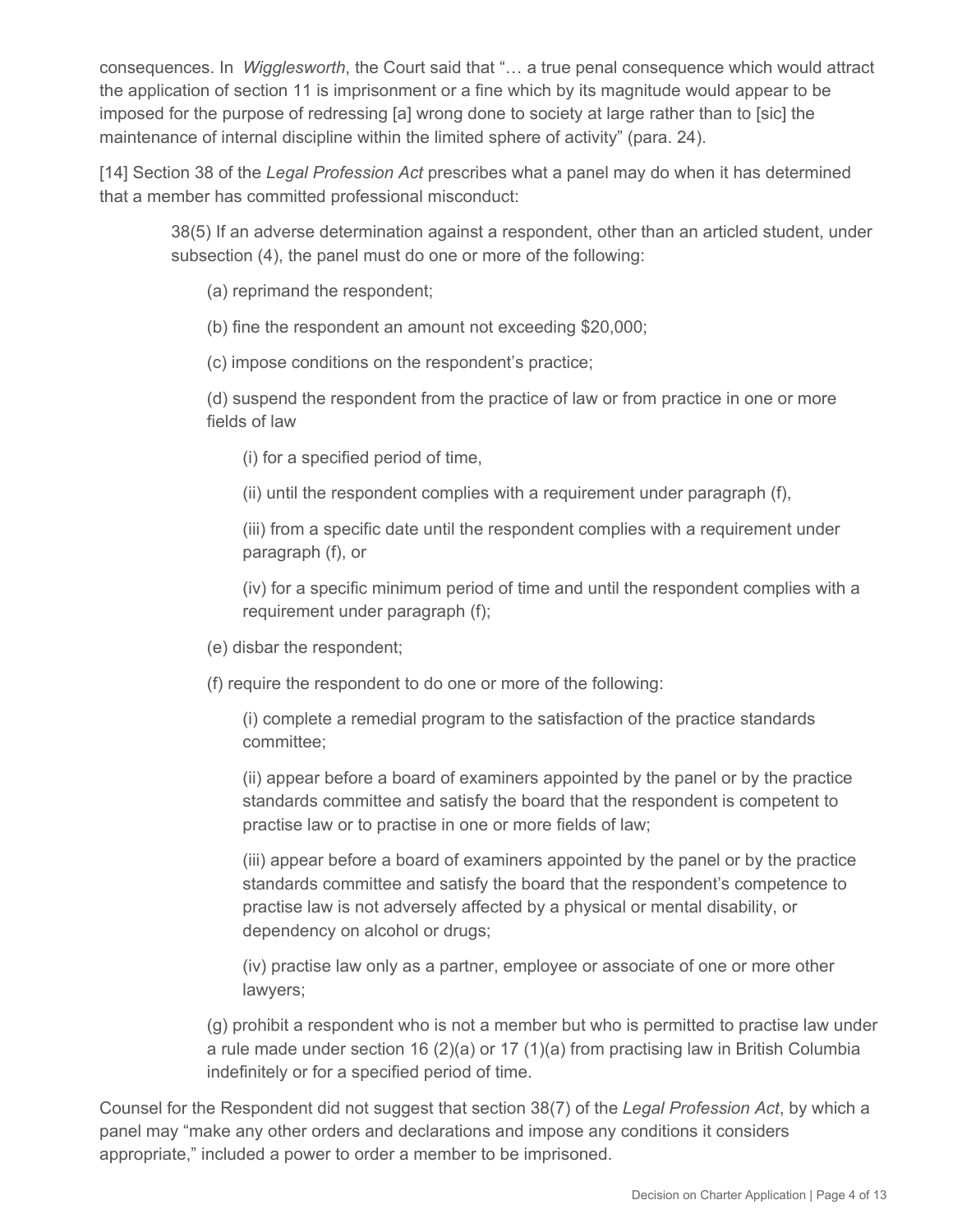[15] We accept that a person who is subject to true penal consequences is entitled, as Madam Justice Wilson said for a majority of the Supreme Court of Canada in *Wigglesworth*, "to the highest procedural protection known to our law" (para. 24). We must therefore ask ourselves whether any of the consequences that might befall the Respondent, if any of the allegations with which we are concerned are proved against him, are truly penal. Are they, as *Wigglesworth* requires us to ask, measures imposed in proceedings for the purpose of redressing a wrong done to society at large or are they measures imposed in proceedings for the maintenance of internal discipline within a limited private sphere of activity?

[16] Counsel for the Respondent argued that we must ignore the Supreme Court of Canada judgment in *Pearlman v. Manitoba Law Society Judicial Committee*, [1991] 2 S.C.R. 869, in which *Wigglesworth*  was considered; that we must follow *Donald v. Law Society of British Columbia* (1983), 48 B.C.L.R. 210 (C.A.), as interpreted by the Saskatchewan Court of Appeal in *Knutson v. Saskatchewan Registered Nurses' Association* (1990), 75 D.L.R. (4th) 723 (Sask. C.A.); that we must test the possible section 38(5) sanctions against the "indicia" of a true penal consequence dictated by the Supreme of Canada in *Martineau v. Minister of National Revenue*, [2004] 3 S.C.R. 737; and that factors commonly used by disciplinary panels in British Columbia, when deciding which sanctions to impose under section 38(5), as summarized by a panel in *Law Society of BC v. Ogilvie*, [1999] LSBC 17, demonstrate that panels are aiming to redress public wrongs or to promote public order and welfare and not to maintain discipline, professional integrity and professional standards.

[17] *Pearlman* (*supra*) involved a lawyer who was disciplined by the Law Society of Manitoba for not paying costs ordered against him in a proceeding at court to which he was a party, for writing menacing letters and for threatening criminal proceedings in an attempt to obtain a civil advantage. He challenged the jurisdiction of the Law Society to proceed against him, arguing delay, among other things, and relying on section 11 of the *Charter*. In dismissing Mr. Pearlman's appeal from a judgment of the Court of Appeal for Manitoba, Mr. Justice Iacobucci, for the Supreme Court of Canada, said at p. 880:

I find persuasive and agree with the reasoning of the majority in the Court of Appeal below, where two decisions of this court were cited (*R. v. Wigglesworth* and *R. v. Kalanj*, supra) in support of the conclusion that s. 11(b) does not apply to the facts of the instant appeal, which, as already noted, involve disciplinary matters of a regulatory nature designed to maintain professional integrity, discipline, and standards and do not have true penal consequences. (emphasis added)

We have highlighted the last clause from this quoted passage because counsel for the Respondent argued that we were not bound to have regard to it. He submitted that the conclusion reached by the Supreme Court of Canada in *Pearlman* did not involve an analysis of the true penal consequences test or any examination of the powers of the Law Society of Manitoba to suspend, disbar, fine or otherwise punish. His point was that the Court's use of the clause "and do not have true penal consequences" was not related to dispositive facts in the *Pearlman* case and that, therefore, we were not required by the doctrine of precedent to conclude that the Court had declared that no disciplinary proceedings of any Law Society could ever be said to lead to true penal consequences. In support of his argument, he cited

*R. v. Henry*, [2005] 3 S.C.R. 609 as authority for the proposition that statements from judgments must be categorized before their effect, if any, can be determined and that any such statement could be one of the following: a dispositive ratio decidendi; guidance that should be accepted as authoritative because it is stated as part of a general analytical framework; or commentary intended to be helpful and that might be persuasive but would not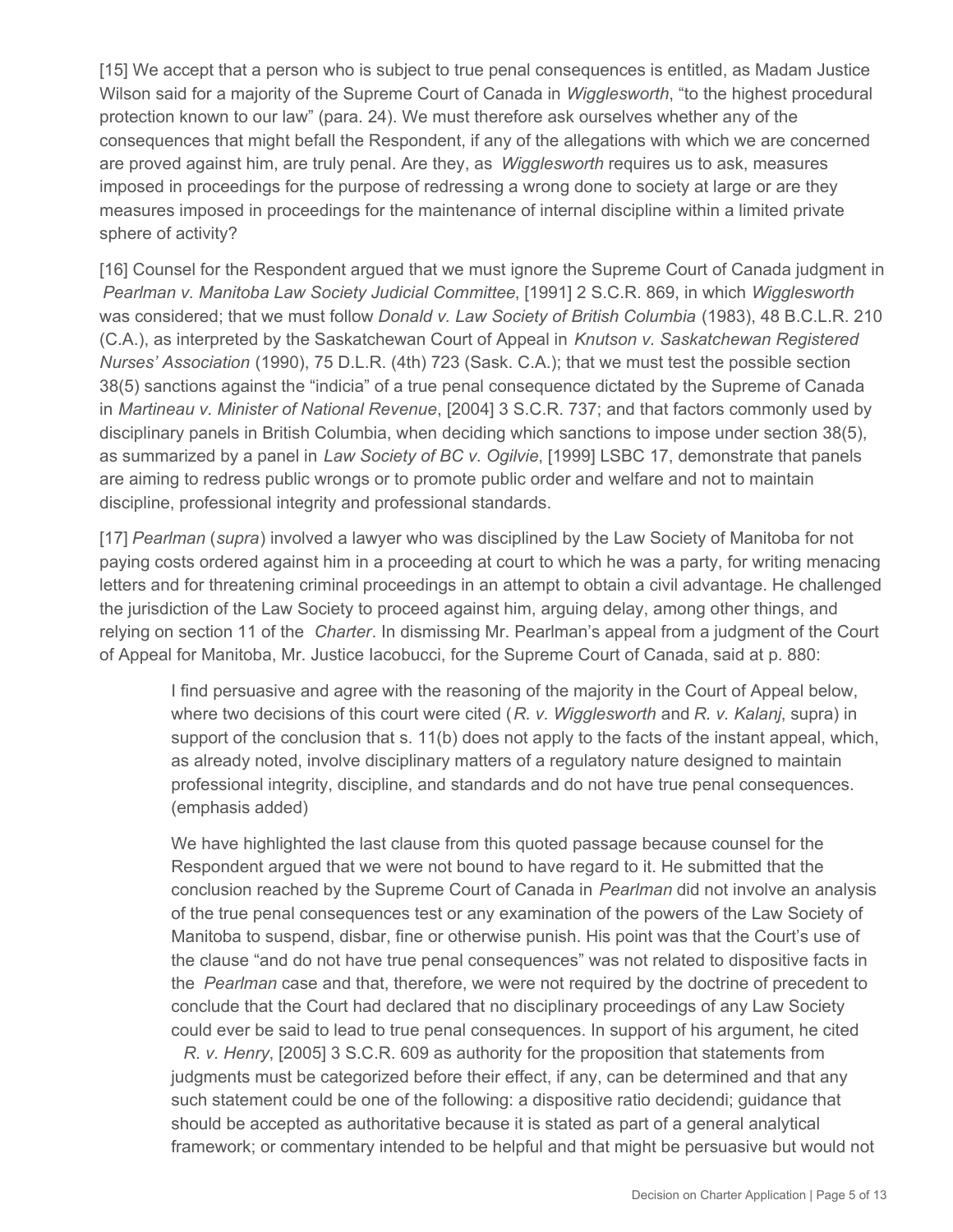be binding. We find that we need not determine the effect of the reference to true penal consequences in *Pearlman* because we do not see a need to ground our section 11 and section 13 decisions in a general statement from the *Pearlman* judgment.

[18] Counsel for the Respondent argued that we must follow *Donald v. Law Society of British Columbia*, (supra) and that we were therefore bound to conclude that determinations of professional misconduct made under section 38 necessarily lead to true penal consequences. *Donald* involved the introduction by the Law Society of British Columbia as evidence at a disciplinary hearing of a transcript of evidence given by the respondent lawyer in an earlier proceeding at court. The Court of Appeal for British Columbia decided that the disciplinary panel had wrongly allowed the transcript into evidence. For the Court, Mr. Justice Hinkson (Carrothers J.A. concurring) said, at p. 218:

In my opinion s. 13 of the Charter should not be restricted to criminal proceedings but, rather, should be given a broader meaner extending its operation to any proceedings where an individual is exposed to a criminal charge, penalty or forfeiture as a result of having testified in earlier proceedings. This would extend the protection of s. 13 to Acts of the provincial legislatures which provide for the imposition of penalties. The effect of s.13 is to extend its application to all such proceedings without the necessity of the witness expressly invoking it in the earlier proceedings".

[19] Patently this judgment, if binding, would give the Respondent the section 13 protection he claims. But counsel for the Law Society argued that *Donald* had been impliedly overruled by *Wigglesworth*, and she referred us to *McDonald v. Law Society of Alberta*, [1994] 3 W.W. R. 697 (Alta. Q.B.) where, at para. 17, an Alberta trial judge had concluded, after considering *Wigglesworth* and *Pearlman* among other judgments, that *Donald*, "an early Charter case," was wrongly decided.

[20] Counsel for the Respondent conceded that judgments can be overruled even though no Court has said expressly that they have been and, recognizing that the relationship of *Wigglesworth* and *Donald*  had to be rationalized, argued that *Donald* had effectively been revitalized by *Knutson v. Saskatchewan Registered Nurses' Association*, (*supra*). Ms. Knutson had been a registered nurse in Saskatchewan. She stole money from her employer and was convicted under the *Criminal Code of Canada* for theft of property worth more than \$1,000. Disciplinary proceedings followed at the instance of the Saskatchewan Registered Nurses' Association, of which Ms. Knutson was a member. In reaching a decision to expel Ms. Knutson from membership, the Association relied as evidence on a transcript of the criminal proceedings. That transcript included a record of testimony given by Ms. Knutson herself. She successfully appealed her expulsion in a proceeding in the Saskatchewan trial court. The Association then appealed from the trial court judgment, and in its judgment allowing the appeal the Saskatchewan Court of Appeal considered *Wigglesworth* and *Donald*, among other judgments. About *Donald*, the Court said, at p. 730:

The judgments in *Donald* defining the nature of proceedings to which s. 13 applies are consistent with the test prescribed in the judgment of Wilson J. in *Wigglesworth*.

and

The liability of *Donald* to fines of up to \$10,000 for each offence, leaving aside the additional liability to reprimand, suspension and disbarment, would in all likelihood have been found to be a true penal consequence within the meaning of *Wigglesworth*, supra, had that judgment been available to the court at time of decision.

[21] We do not understand counsel for the Respondent to have argued that we are bound to follow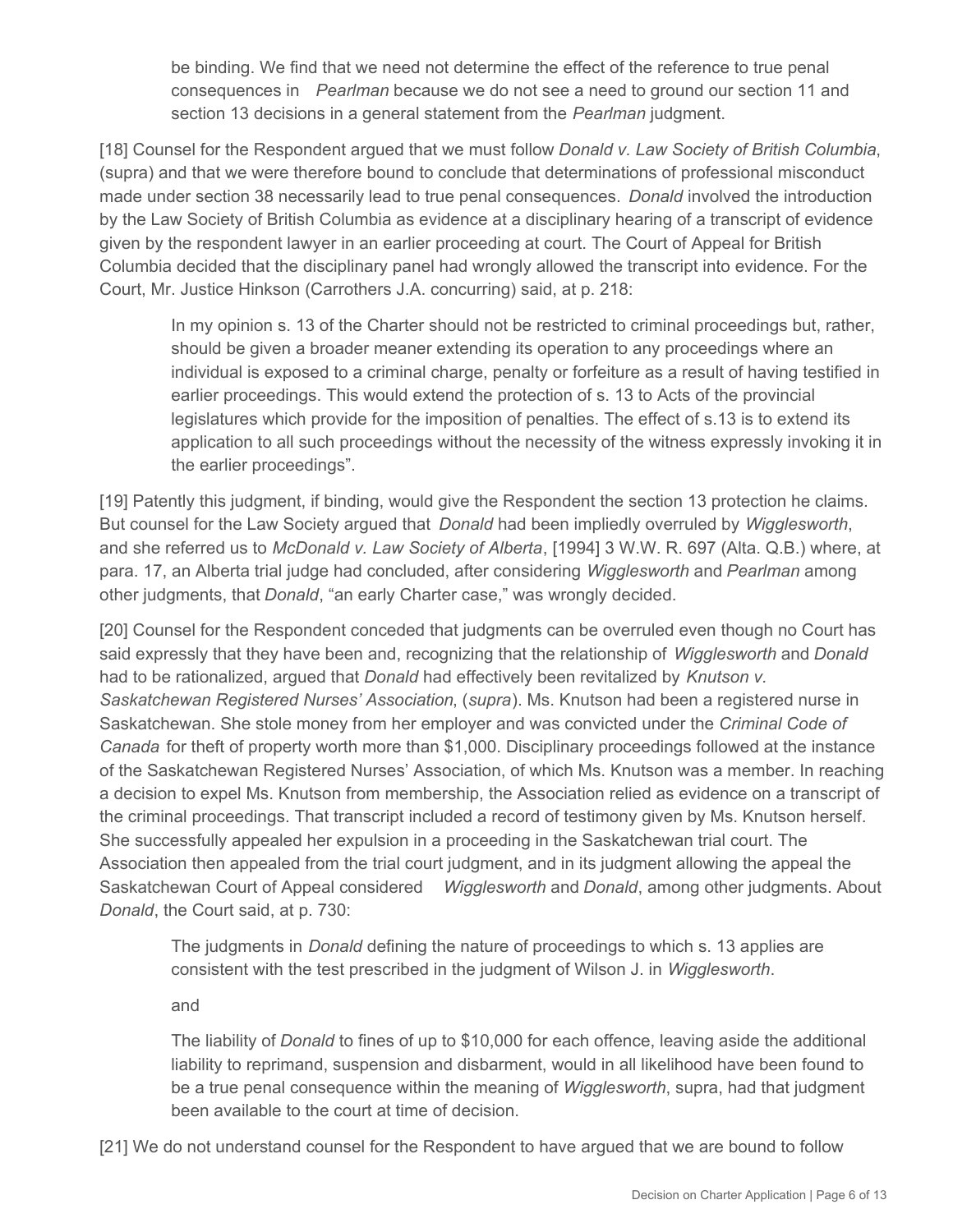*Knutson*. Indeed, in paragraph 53 of his written argument, counsel suggested that its effect on *Donald*  "… in relation to the true penal consequences test is persuasive."

[22] We are not persuaded that the Saskatchewan Court of Appeal was correct in postulating that it is more likely than not that the Court of Appeal in *Donald* would have concluded, having regard to the purposive test stated in *Wigglesworth*, that the possible sanctions a panel could impose after finding professional misconduct constituted true penal consequences. By this, we mean that we are not persuaded that the *Donald* Court would necessarily have decided that powers to suspend, fine or disbar, among others, had been prescribed in order to redress wrongs done to society at large. By saying, as the Saskatchewan Court of Appeal did in page 731 of its *Knutson* judgment, that in *Knutson*  "… there is no liability to imprisonment or fine, and thus no possible element of punishment" (emphasis added), the Court appears to have ignored the conclusion of the Supreme Court of Canada in *Wigglesworth* that only fines of a certain magnitude could ever be said to be truly penal, and as we understand *Wigglesworth*, no consequence will be truly penal unless it was intended to achieve the purpose of redressing a wrong done to society at large. In *Knutson*, the Saskatchewan Court of Appeal does not appear to have applied the purposive test, at least in its consideration of the effect of a power to impose a fine. For that reason, we are not persuaded that *Knutson* revives *Donald*.

[23] In any event, we are satisfied that *Donald* has been impliedly overruled by *Wigglesworth*. As we see it, this must be so because the Court of Appeal in *Donald* did not address the possibility, articulated in *Wigglesworth*, that disciplinary panels might have the power to impose sanctions that are not "true penal consequences" without the *Charter* applying.

[24] *Martineau v. Minister of National Revenue*, (*supra*) was said by counsel for the Respondent to provide indicia by which the purpose of any possible disciplinary sanction could be determined. He summarized those indicia in paragraph 61 of his written argument as follows:

- 1. whether guilt or innocence is relevant to the sanction;
- 2. whether principles of sentencing will be applied;
- 3. whether the sanction involves a stigma; [and]
- 4. whether the sanction will result in a "record".

*Martineau* was about a man who was alleged to have made false statements in an attempt to export goods from Canada and who was made to pay the estimated value of the goods, \$315,548, as an "ascertained forfeiture" under section 124 of the *Customs Act*, R.S.C. 1985, c. 1 (2nd Supp). He called for a review of the decision to pay, and in the course of the appeal process the Minister of National Revenue sought an order from the Federal Court requiring Mr. Martineau to attend for an examination for discovery. Mr. Martineau responded by invoking section 11 of the *Charter*. Relying on *Wigglesworth*, the Federal Court of Appeal determined that the forfeiture was not a true penal consequence and decided that Mr. Martineau was bound to attend for the examination. His appeal from that judgment to the Supreme Court of Canada was dismissed. The neat question on that appeal, the Court having satisfied itself that the "ascertained forfeiture [was] not penal in nature" (para. 56), was whether the required payment of \$315,458 was "...a fine that, by its magnitude, is imposed for the purpose of redressing a wrong done to society at large, as opposed to the purpose of maintaining the effectiveness of customs requirements" (para. 60). The underlined words were highlighted by the Court, plainly in reference to the language the Court had used in *Wigglesworth*.

[25] Mr. Martineau had argued that the payment requirement was in truth a fine of considerable magnitude, six times greater than the fine that could have been imposed had he been convicted of a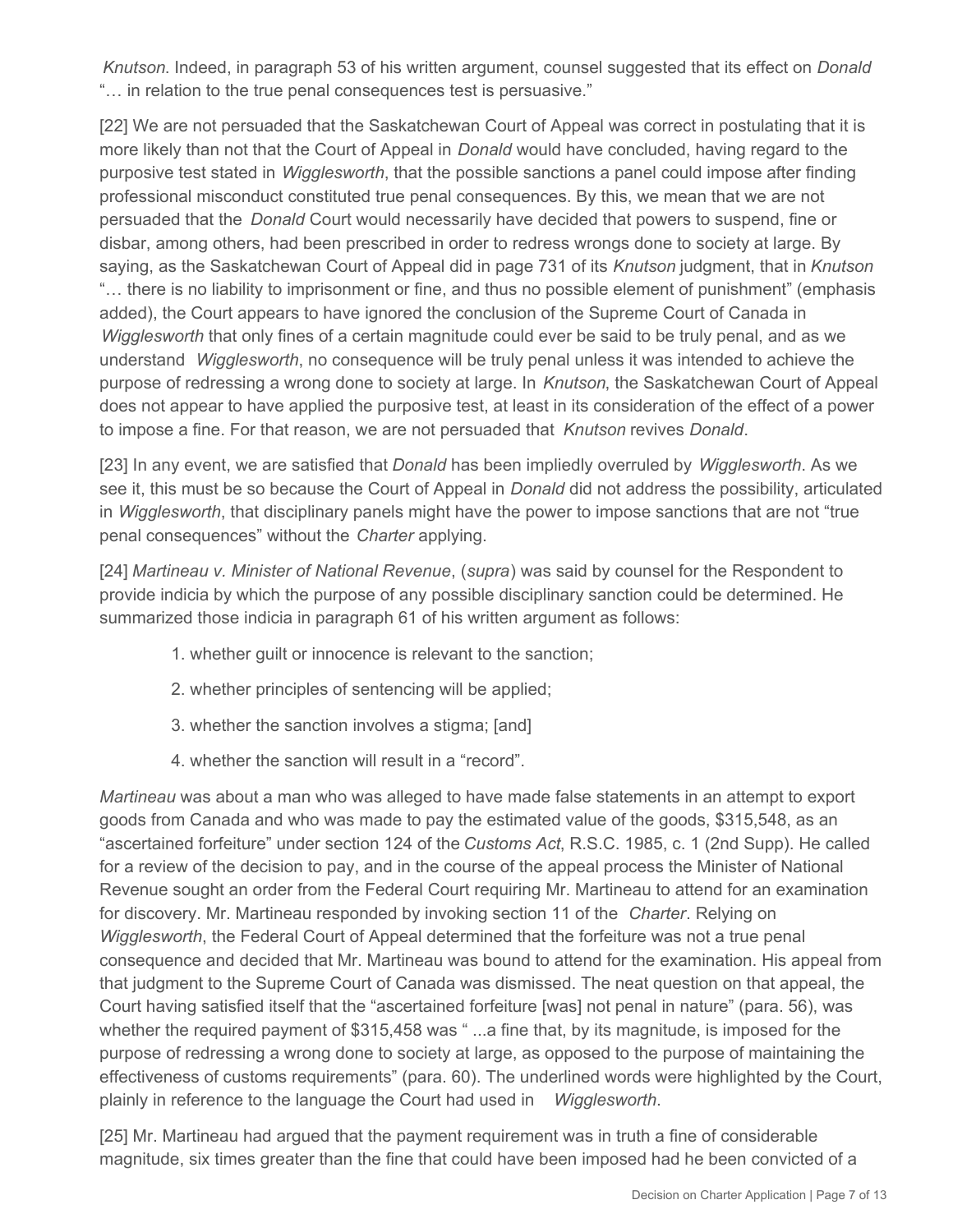summary conviction offence under section 160(a) of the *Customs Act*. The Court decided that that argument rested on a false premise because the maximum fine on a conviction by way of indictment, another possible route under the *Act*, would have been \$500,000. In any event, the ascertained forfeiture and the payment of a fine on a conviction were said, at para. 62, to be "distinct consequences":

One of them, the fine, is clearly penal in nature and thus takes into account the relevant factors and principles governing sentencing; the other, being civil in nature and purely economic, is instead arrived at by a simple mathematical calculation.

The Court went on to say that forfeiture was an in rem proceeding and that in such a proceeding "… the guilt or innocence of the owner of the forfeited property is irrelevant" because, as section 125 of the *Customs Act* provides, a notice of forfeiture is cancelled if the property in respect of which the notice was given is seized (para 63).

[26] As to Mr. Martineau's argument that the purpose of the ascertained forfeiture was to redress a wrong done to society, the Court said, at paras. 64 and 65:

Unlike a criminal conviction, the demand [for the payment of the \$315,458] by written notice stigmatizes no one; and

… the principles of criminal liability and sentencing are totally irrelevant when fixing the amount to be demanded. Such a notice does not result in a criminal record for either the offender or the owner of the property. Its purpose is neither to punish the offender nor to elicit societal condemnation. In short, the notice of ascertained forfeiture has neither the appearance nor the distinctive characteristics of a sanction intended to "redress a wrong done to society".

Earlier in its judgment, the Court had said, at paragraph 37: "Thus, although ascertained forfeiture may in some cases have the effect of 'punishing' the offender, that is not its purpose."

[27] In these quoted passages from *Martineau*, one can see the source of the indicia to which counsel for the Respondent referred in paragraph 61 of his argument: "the guilt or innocence of the owner of the forfeited property is irrelevant" ( *Martineau* at para. 63); the fine "is clearly penal in nature and thus takes in account the relevant factors and principles governing sentencing" (para. 62); "the demand by written notice stigmatizes no one" (para. 64); and the "notice does not result in a criminal record"(para. 65).

[28] About the indicia, we say this:

(a) In the proceeding with which we are concerned, the Respondent will either be found to have committed professional misconduct or not. Section 38(3) and (4)(a) and (b) of the *Legal Profession Act* require us to make a "determination" on that question, not to say whether the respondent was "guilty" or "innocent" of any allegation. The current language of the statute may be contrasted with language in earlier versions: see, e.g., *Donald*, where "guilty" and "verdict" and "verdict of guilt" appeared in what were then section 50 of the *Barristers and Solicitors Act*, R.S.B.C. 1979, c. 26 and Law Society Rules 5.11 and 5.12;

(b) If we determine that the Respondent has committed professional misconduct, we will have to decide what consequence or consequences should result. One of the possible sanctions is that we would decide to fine the Respondent. If we made that decision, as section 38(5)(b) of the Act provides, the fine could not exceed \$20,000. In deciding which sanction we should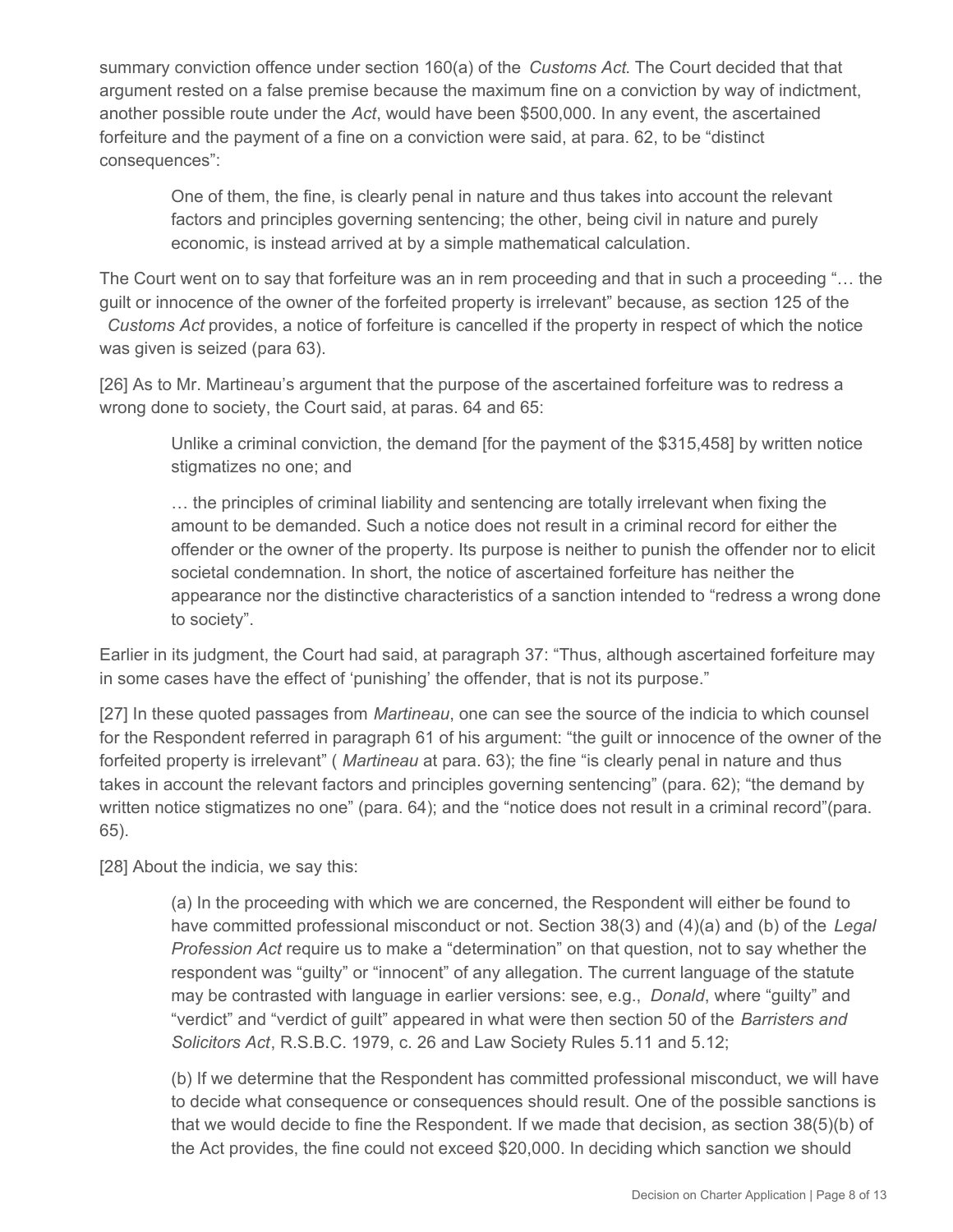impose, we would necessarily have to take relevant factors into account; our decision about what the consequence or consequences should be would have to be a principled one, and no doubt we would have to consider at least some factors that would appear in a list of "principles governing sentencing", including considerations of specific and general deterrence;

(c) Certainly the Respondent would be stigmatized by a determination that he had committed professional misconduct;

(d) If such a determination were made, he would not have a "criminal record".

[29] As we see it, the indicia that counsel for the Respondent extracted from *Martineau* are matters that we should consider when we decide whether the possible sanctions listed in section 38(5) are "true penal consequences", but we must not be constrained by the indicia he identified or by any others. *Martineau* does not dictate constraints; it suggests factors that might or perhaps even ought to be taken into consideration when deciding the ultimate *Wigglesworth* question, expressed in paragraph 33 of *Wigglesworth* in three ways: first, are the possibilities "primarily intended to maintain discipline, integrity or to regulate conduct within a limited private sphere of activity"; second, are the possibilities "... fully consonant with the maintenance of discipline and order within a limited private sphere of activity"; third, are the possibilities intended "to achieve [a] particular private purpose."

[30] Counsel for the Respondent focused his attention on three possible section 38(5) sanctions, namely, the possibility of a fine; the possibility of disbarment; and the possibility of an award of what he called solicitor-client costs. He mentioned the possibility of a suspension as being a consequence that would produce societal condemnation and that would stigmatize the Respondent but did not develop the suspension point otherwise.

# **A Fine**

[31] Counsel for the Respondent acknowledged that we could not fine the Respondent more than \$20,000; that the fine would be payable to the Law Society; and that, if the fine were not paid, it would be a debt owed to, and when collected, the property of the Society, as provided for by section 38(8) of the *Legal Profession Act*. He also acknowledged in paragraph 58 of his written argument that we must determine whether the purpose of a fine would be to redress a wrong done to society. He relied on the *Martineau* indicia, arguing in paragraph 62 that any fine we might impose would be intended to punish, that its purpose could "only" be to punish and that there was no "hue" of protective purpose; that the Respondent's guilt or innocence was "obviously" relevant; and that we would "apply principles of sentencing", as evidenced by what the panel had done in the *Ogilvie* case, (*supra*). In *Ogilvie*, it was said, at paragraph 10, that the "criminal sentencing process provides some helpful guidelines" when deciding what should be done after an adverse determination has been made against a respondent, such as "the need for specific deterrence of the respondent, the need for general deterrence, the need for rehabilitation and the need for punishment or denunciation." In *Ogilvie*, also at paragraph 10, the panel listed the following factors, which it said "… might be said to be worthy of general consideration in disciplinary dispositions":

- (a) the nature and gravity of the conduct proven;
- (b) the age and experience of the respondent;
- (c) the previous character of the respondent, including details of prior discipline;
- (d) the impact upon the victim;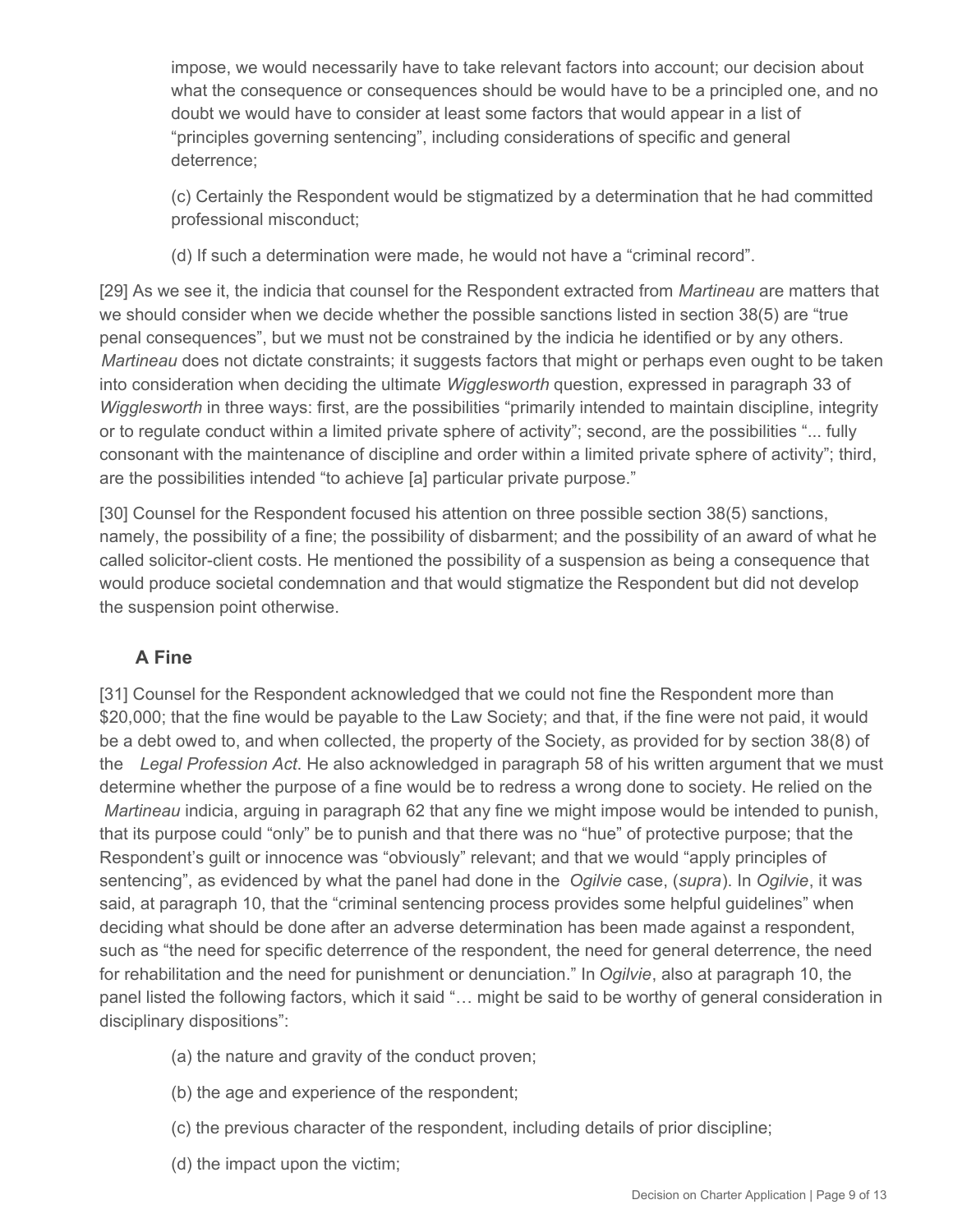(e) the advantage gained, or to be gained, by the respondent;

(f) the number of times the offending conduct occurred;

(g) whether the respondent has acknowledged the misconduct and taken steps to disclose and redress the wrong and the presence or absence of other mitigating circumstances;

(h) the possibility of remediating or rehabilitating the respondent;

(i) the impact on the respondent of criminal or other sanctions or penalties;

(j) the impact of the proposed penalty on the respondent;

(k) the need for specific and general deterrence;

(l) the need to ensure the public's confidence in the integrity of the profession; and

(m) the range of penalties imposed in similar cases.

[32] The *Ogilvie* guidelines are often expressly considered by panels who must decide what sanctions should be imposed when it has been determined that a lawyer has committed professional misconduct. Some of the *Ogilvie* guidelines mirror considerations that are taken into account when decisions are made about how to punish convicted criminals. As we have said, it would be wrong for a panel not to take into account factors like those articulated in Ogilvie, partly because some of those factors, indeed one expressly so stated, would tend towards mitigation and would, if applicable, assist a respondent. But it must be remembered that, in *Ogilvie*, after referring to the need for specific and general deterrence, for rehabilitation and for "punishment or denunciation", and before listing the guidelines, the panel said, at para. 10:

In the context of a self-regulatory body one must also consider the need to maintain the public's confidence in the ability of the disciplinary process to regulate the conduct of its members.

As we see it, indeed as one of us who was an *Ogilvie* panel member now sees it, the imposition of a fine with the object of deterring a lawyer who has misconducted himself or herself professionally and with the object of deterring other lawyers from misconducting themselves professionally is consistent with the maintenance of public confidence in the regulation of lawyers and is therefore consistent, to quote from *Wigglesworth* at paragraph 24, with the "maintenance of internal discipline within [a] limited sphere of activity." As the Supreme Court of Canada said in *Martineau*, at paragraphs 38 and 39, an ascertained forfeiture is intended to produce a "deterrent effect", but the fact that that effect might be produced did not mean that the objective of an ascertained forfeiture was to redress a wrong done to society. Equally, the capacity of a panel, using the broad powers provided by sections 38(5) and (7), to fashion a consequence that might tend to educate and therefore to rehabilitate a miscreant lawyer is consistent, again to quote from *Wigglesworth* at paragraph 24, with the maintenance of "discipline and order within a limited private sphere of activity" so that the "private" purposes of the *Legal Profession Act* can be achieved. Those purposes are set forth in section 3 of the Act:

3 It is the object and duty of the society

(a) to uphold and protect the public interest in the administration of justice by

(i) preserving and protecting the rights and freedoms of all persons,

(ii) ensuring the independence, integrity and honour of its members, and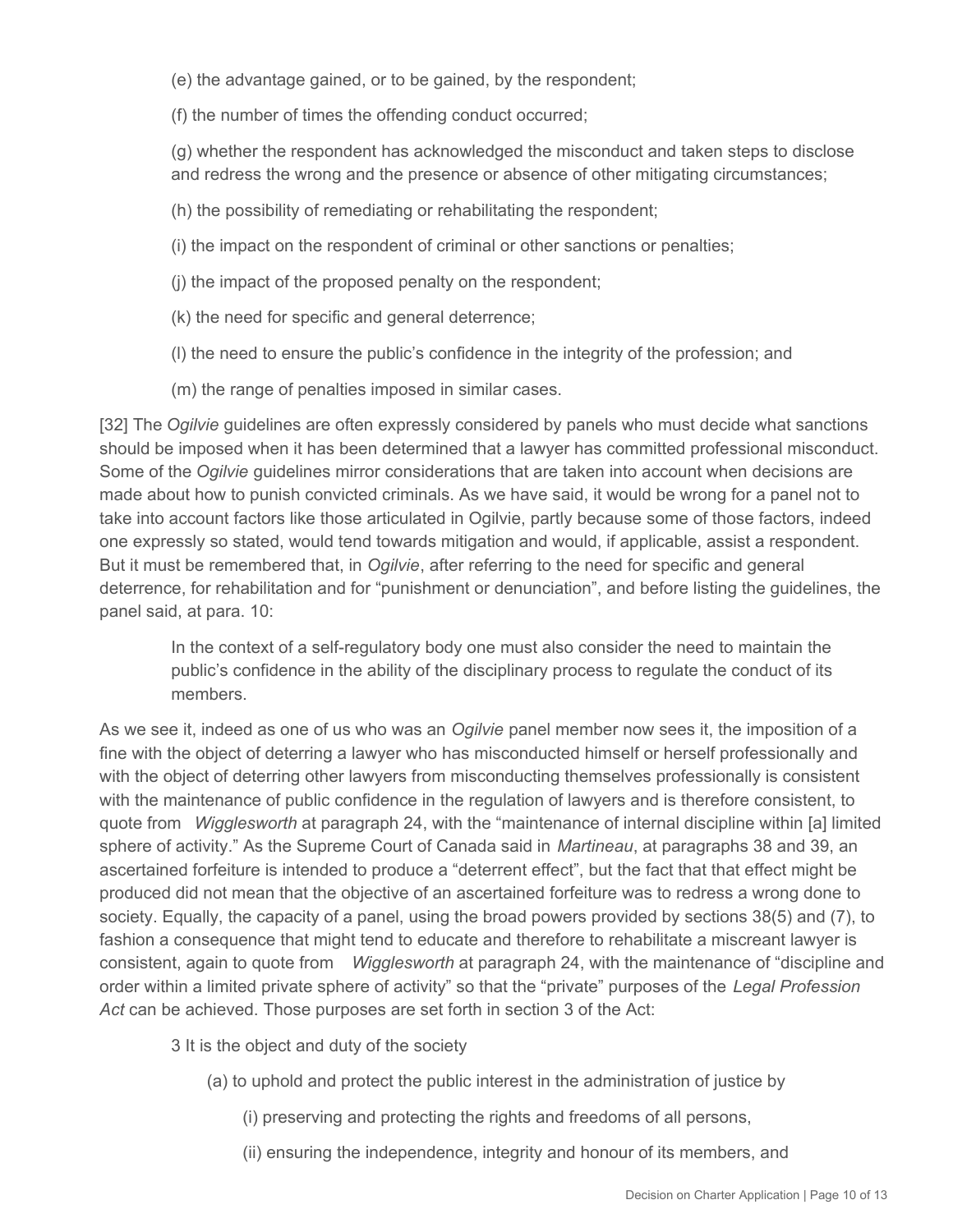(iii) establishing standards for the education, professional responsibility and competence of its members and applicants for membership, and

(b) subject to paragraph (a),

(i) to regulate the practice of law, and

(ii) to uphold and protect the interests of its members.

[33] Even consequences designed to punish or to denounce respondents, to use variants of the panel's words from *Ogilvie*, are not inconsistent with the achievement of the private objects of the *Legal Profession Act*. As the Supreme Court of Canada said in *Martineau*, at paragraph 37, although an "ascertained forfeiture may in some cases have the effect of 'punishing' the offender, that is not its purpose." The same statement can be made about a fine and, indeed, about any other section 38(5) possibility, including suspension and disbarment. And for us, denunciation is simply an instrument for achieving the goal of general deterrence.

[34] We are satisfied, to use the language of *Wigglesworth*, that the possibility of a fine is "fully consonant with the maintenance of discipline and order within [the] limited private sphere of [disciplinary] activity" sanctioned by the *Legal Profession Act*. As we see it, a fine not exceeding \$20,000, as allowed by the Act, would not be a true penal consequence.

### **Disbarment**

[35] As counsel for the Respondent said in paragraph 72 of his argument, "[d]isbarment and even proceedings with a potential for disbarment are devastating." Doubtless they are, not only for the people who lose their capital investments in education and training, their financial investments in their practices and their reputations, but also for their stigmatized families. And, as counsel said in paragraph 76 of his argument, disbarment results in "professional ruin and humiliation." This also cannot be doubted. But as we understand *Wigglesworth*, even a possible sanction that would yield devastating consequences, including professional ruin and humiliation, is not a "true penal consequence" if the purpose of the sanction is to "regulate conduct within a limited private sphere of activity" (para. 33). We are satisfied that that is the purpose of the section 38(5) power to disbar, even accepting, as counsel for the Respondent asked us to do in paragraph 76 of his argument, that disbarment is of a "different order of magnitude" from mere dismissal from employment. For us, it is hard to think of a more perfect method than disbarment of protecting the public interest and of maintaining professional integrity and standards. This is so because disbarment ensures that a lawyer whose conduct is deserving of that consequence is removed from the class of people privileged to practise law until, if it is possible, he or she is able to prove his or her good character and repute and fitness. Disbarment also provides other lawyers with a chilling reminder of what might happen to them if they fall below the required standards. Necessarily, the power to disbar and disbarment operate as powerful reminders of the capacity of the Law Society to maintain discipline and order for the particular private purposes of the *Legal Profession Act*. We are satisfied that disbarment would not be a true penal consequence.

### **Costs**

[36] Counsel for the Respondent also argued that the power of a panel to order a lawyer to pay the costs of a disciplinary proceeding was a true penal consequence. The theory he advanced was that the costs that could be awarded are the equivalent of special costs ordered in proceedings at court and that, because special costs at court are ordered as a punishment for reprehensible conduct, it must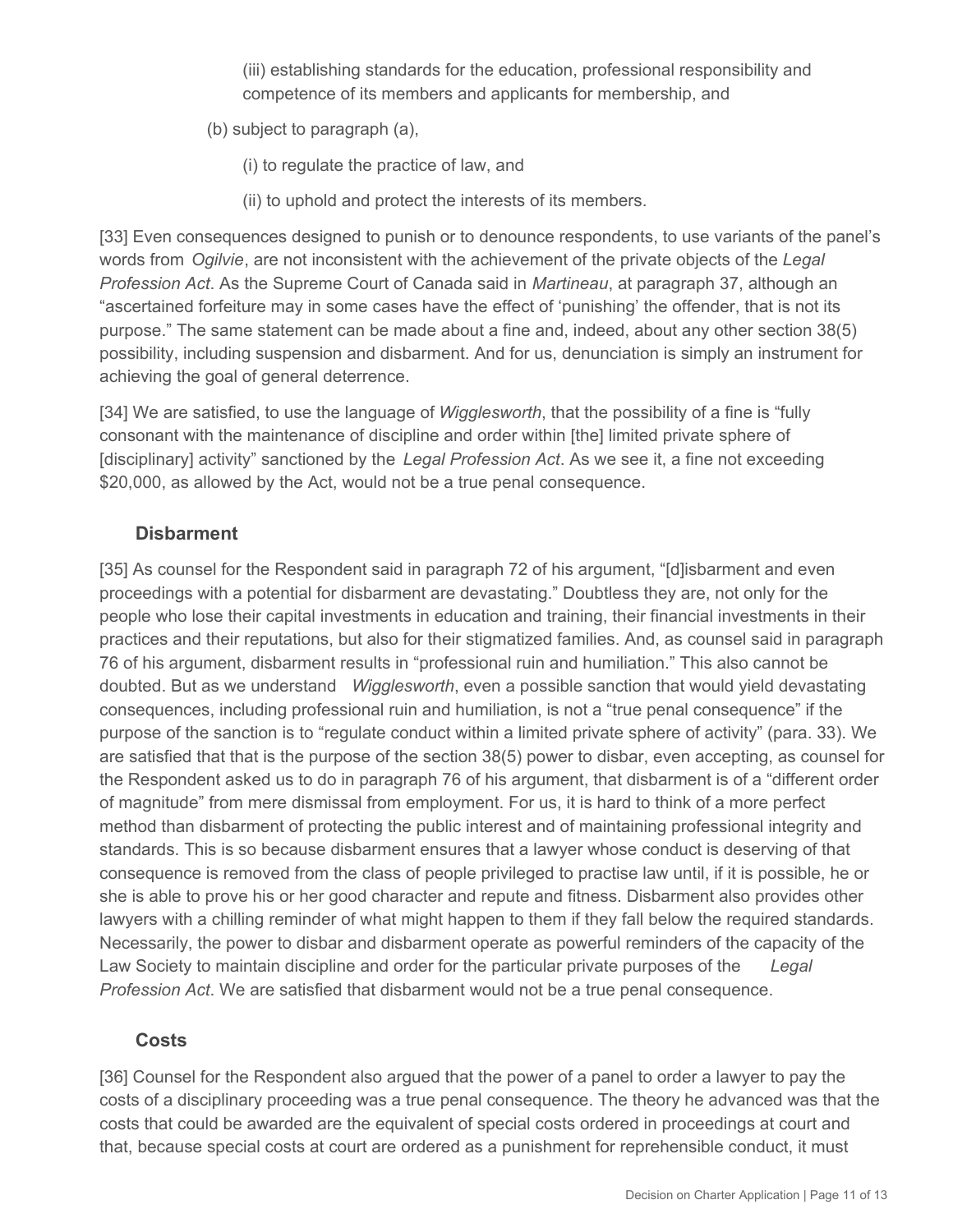follow that costs of Law Society disciplinary proceedings are punitive. We are not persuaded by this argument. Quite apart from the fact that special costs are sometimes ordered at court where no reprehensible conduct has been proved (for example, in favour of executors and trustees), there is no provision in the *Legal Profession Act* or Law Society Rules requiring proof of reprehensible conduct as a condition of the pronouncement of a costs order. Nor are we persuaded that costs are a "true penal consequence" just because they must be paid to ensure that a practising certificate will not be refused. We consider Law Society Rule 5-9(7), which contemplates the possibility of a refusal, to be an instrument for achieving discipline and order within the Law Society's private sphere of activity. And so we are satisfied that a liability to pay costs would not be a true penal consequence.

## **SECTION 7**

[37] Counsel for the Respondent argued that, even if section 11 of the *Charter* did not avail the Respondent in respect of the Law Society's intention to call him as a witness at the hearing of the citation, nonetheless he was entitled to the protection of section 7 of the *Charter*. That section was said to be a repository of residual rights, including the right to silence and the right not to have to incriminate oneself. As counsel put it, the "liberty interest [was] engaged" ( *British Columbia Securities Commission v. Branch*, [1995] 2 S.C.R. 3, at para. 38) when notice of the Law Society's intention was given. This was said to be the "point of testimonial compulsion" (para. 38). Counsel relied on the following passage from *R. v. Jones*, [1994] 2 S.C.R. 229, adopted in *R. v. Fitzpatrick*, [1995] 4 S.C.R. 154, at para. 33:

Any state action that coerces an individual to furnish evidence against him- or herself in a proceeding in which the individual and the state are adversaries violates the principle against self-incrimination. Coercion, it should be noted, means the denial of free and informed consent.

[38] As counsel put it, when the Law Society stated its intention of calling the Respondent as a witness on the hearing of the citation, the Respondent's right to liberty was compromised: he was, otherwise than in accordance with the principles of natural justice, deprived of the right not to furnish evidence against himself. Counsel pointed out that the Court in *Fitzpatrick* had said, at paragraph 27, that, in order to determine what the principles of fundamental justice required, it is necessary to seek "to achieve a contextual balance between the interests of the individual and those of society" and that the "… balancing is crucial in determining whether or not a particular law, or in the present case state action, is inconsistent with the principles of fundamental justice."

[39] Counsel for the Respondent argued that the principles of fundamental justice did not sanction the Law Society's attempt to require the Respondent to testify against himself where the Law Society and the Respondent were adversaries in the disciplinary proceeding; that the Respondent was being compelled by state legislative action to testify; that he was being "conscripted" to "promote a self-defeating purpose" (from *Fitzpatrick*, at para. 45, quoting *R. v. S.* (R.J.), [1995] 1 S.C.R. 451); and that the compulsion was "stressful and invasive." We were asked to conclude that these circumstances were not benign, as were the circumstances that led to *Fitzpatrick* itself, and we were asked to conclude, on balance, that section 7 must be invoked. *Fitzpatrick* was about a commercial fisherman charged with overfishing. He objected, and relied on section 7 of the *Charter*, when the Crown sought to introduce against him evidence of fishing logs and hail reports, which he had been required by the Department of Fisheries and Oceans to keep and make.

[40] Counsel for the Law Society and for the Attorney General of British Columbia met the Respondent's section 7 argument by citing *Belhumeur v. Barreau (Quebec)* (1988), 54 D.L.R. (4th) 105 (Que. C.A.).